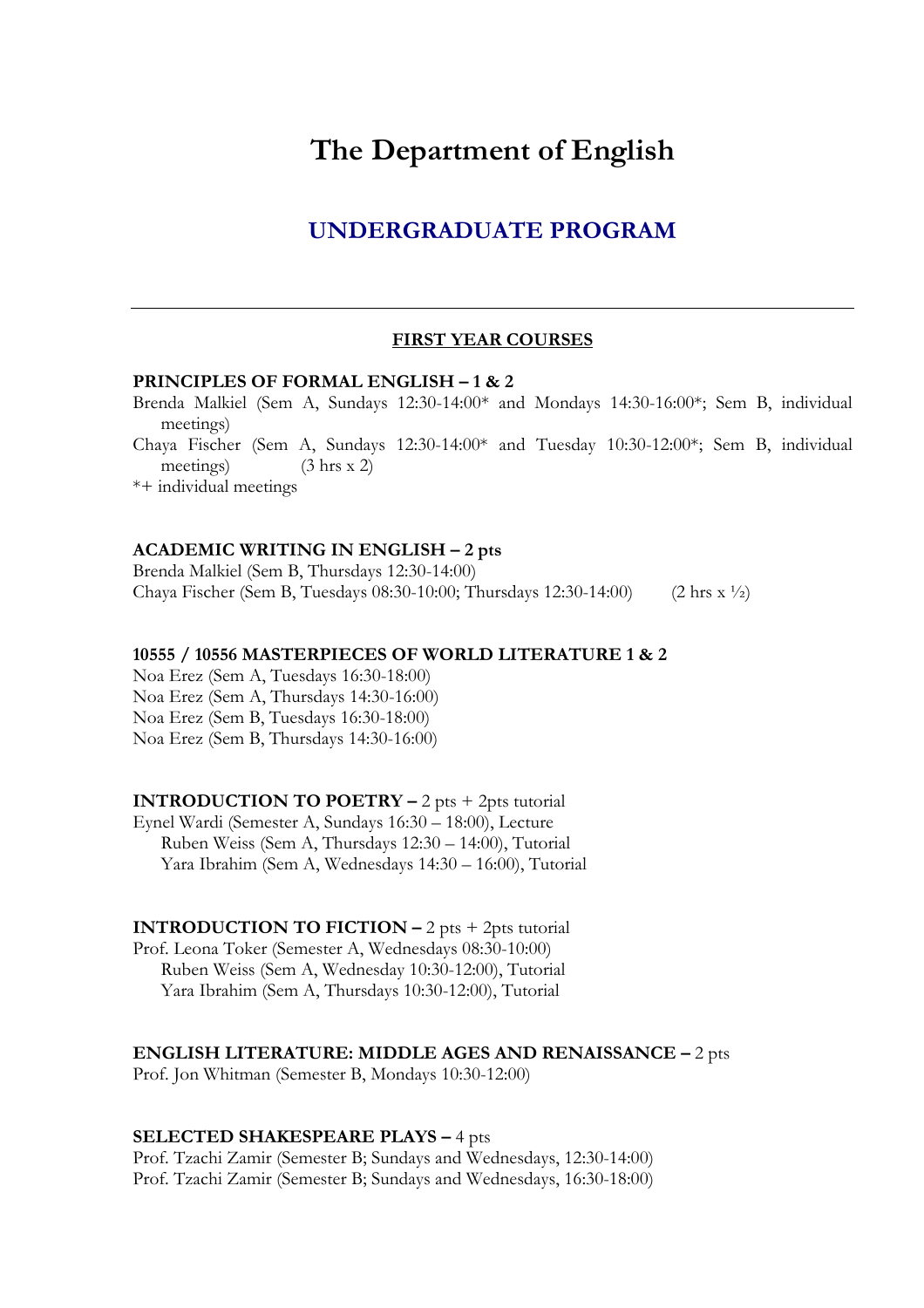### **SECOND YEAR COURSES**

### **ADVANCED PRINCIPLES OF FORMAL ENGLISH**

Chaya Fischer (1 group; individual meetings) (2 hrs  $x \frac{1}{2}$ )

### **LANDMARKS OF CRITICISM: FROM PLATO TO NIETZSCHE –** 2 pts

Yaeli Greenblatt (Semester A, Thursdays 10:30-12:00). Tutorial

### **INTRODUCTION TO CRITICISM AND THEORY –** 2 pts

Lasse Jensen (Semester B, Thursdays 10:30-12: 00). Tutorial

# **THE 19th CENTURY ENGLISH AND AMERICAN NOVEL –** 4 pts

Dr. Ruben Borg (Year-long, Wednesdays 16:30 – 18:00)

# **THE 20th CENTURY NOVEL –** 4 pts

Dr. Yael Levin (Year-long, Mondays 14:30 – 16:00)

### **ENGLISH LIT.: ENGLIGHTENMENT, ROMANTIC, VICTORIAN –** 4pts

Dr. Judy Levy (Semester A, Mondays and Wednesdays 12.30 – 14:00) TA 0.25: Liat Aviram (grading assistant)

### **AMERICAN LITERATURE AND CULTURE –** 4 pts

Ruben Borg (Year-long, Thursdays 12:30-14:00)

### **THIRD-YEAR COURSES**

**MODERNISM AND BEYOND** (COMPULSORY) – 2 pts Dr. Louise Bethlehem (Semester B; Monday 10:30 – 12:00)

**GLOBAL MODERNISMS: HARLEM RENAISSANCE** (SEMI-MANDATORY) – 2 pts Dr. Louise Bethlehem (Semester B; Monday 14:30 – 16:00)

# **BEAT POETS & THE SAN FRANCISCO RENAISSANCE** (SEMI-MANDATORY) – 2 pts

Dr. Yosefa Raz (Semester A, Tuesdays 16:30 – 18:00)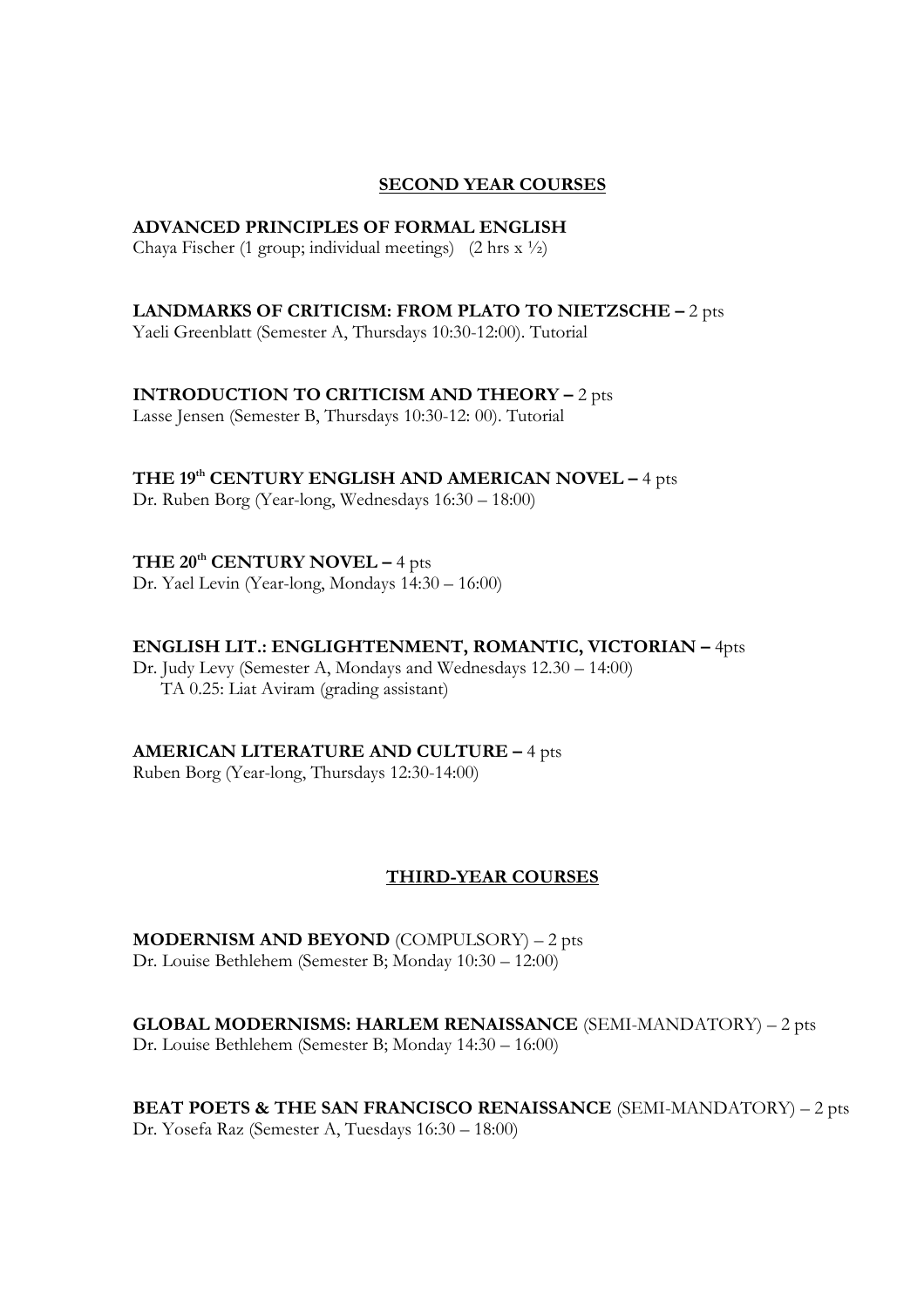### **EROS AND POETRY** -- 4 pts

Dr. Rachel Wamsley (Semester A, Mondays and Wednesdays 12:30 - 14:00)

**WOMEN'S EDUCATION IN AUSTEN AND BRONTË –** 2 pts

Prof. L. Toker (Semester A, Wednesdays 10:30 –12:00)

# **ACTS OF FAITH IN ENGLISH POETRY: HERBERT, HOPKINS & HEANEY –** 4 pts

Dr. Eynel Wardi (Year-long, Thursdays, 10:30 – 12:00)

### **THE ROMANTIC IMAGINATION –** 4 pts

Dr. Eynel Wardi (Semester B, Tuesdays and Thursdays 14:30 – 16:00)

# **STYLE: FROM POETICS TO POLITICS** – 2 pts

Prof. Jon Whitman (Semester B, Wednesdays 10:30 – 12:00)

# **VILLAINS IN ENGLISH LITERATURE –** 2 pts

Dr. Yael Levin (Semester B, Tuesdays 10:30 – 12:00)

# **EDITING –** 4 pts

Dr. Brenda Malkiel (Semester A, Mondays and Wednesdays 16:30 – 18:00)

**\*\*\***